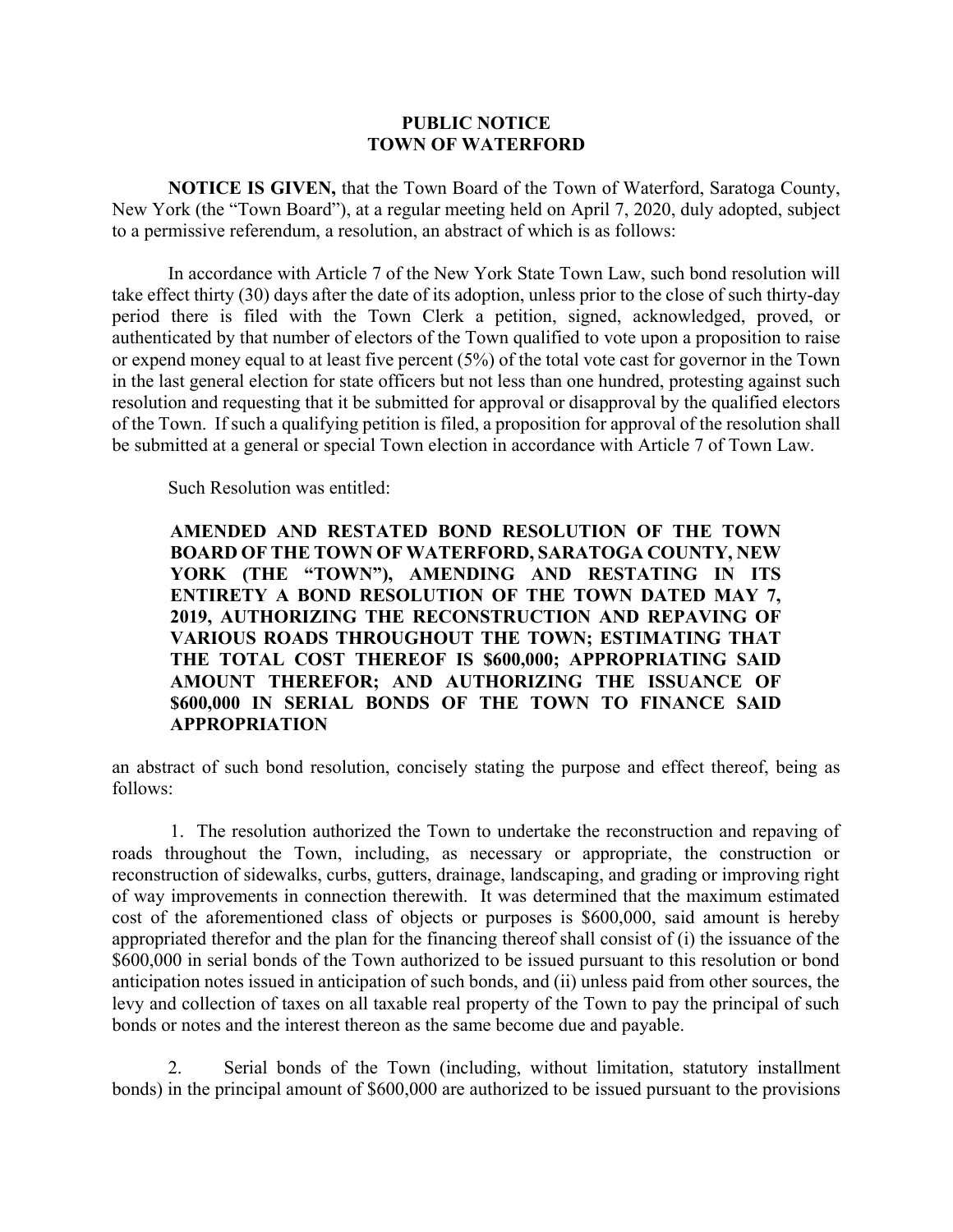of the Local Finance Law, constituting Chapter 33-a of the Consolidated Laws of the State of New York (the "Law") to finance said appropriation.

3. The period of probable usefulness for the aforementioned class of objects or purposes is determined to be fifteen (15) years, pursuant to subdivision 20(c). of paragraph a. of Section 11.00 of the Law.

4. The final maturity of the bonds herein authorized to be issued shall be in excess of five (5) years measured from the date of issuance of the first serial bond or bond anticipation note issued pursuant to the resolution.

5. The temporary use of available funds of the Town, not immediately required for the purpose or purposes for which the same were borrowed, raised or otherwise created, is authorized pursuant to Section 165.10 of the Law, for the capital purposes described in the resolution. The Town shall reimburse such expenditures with the proceeds of the bonds or bond anticipation notes authorized by Section 1 of the resolution. The resolution shall constitute a declaration of "official intent" to reimburse the expenditures authorized by the resolution with the proceeds of the bonds and bond anticipation notes authorized herein, as required by United States Treasury Regulations Section 1.150-2.

6. Each of the serial bonds authorized by the resolution and any bond anticipation notes issued in anticipation of said bonds shall contain the recital of validity prescribed by Section 52.00 of the Law and said serial bonds and any bond anticipation notes issued in anticipation of said bonds shall be general obligations of the Town, payable as to both principal and interest by a general tax upon all the real property within the Town subject to applicable statutory limits, if any. The faith and credit of the Town are irrevocably pledged to the punctual payment of the principal and interest on said serial bonds and bond anticipation notes and provisions shall be made annually in the budget of the Town by appropriation for (a) the amortization and redemption of the bonds and bond anticipation notes to mature in such year and (b) the payment of interest to be due and payable in such year.

7. The Town Board delegated to the Town Supervisor of the Town the powers and duties of the Town Board relative to authorizing the issuance of said bonds, and any bond anticipation notes including renewals thereof, issued in anticipation of said bonds and prescribing the terms, form and content thereof.

8. The Town Supervisor was authorized to take such actions and execute such documents as may be necessary to ensure the continued status of the interest on the bonds authorized by the resolution and any notes issued in anticipation thereof, as excludable from gross income for federal income tax purposes pursuant to Section 103 of the Internal Revenue Code of 1986, as amended (the "Code") and to designate the bonds authorized by the resolution and any notes issued in anticipation thereof, if applicable, as "qualified tax-exempt bonds" in accordance with Section  $265(b)(3)(B)(i)$  of the Code.

9. The Town Supervisor was further authorized to enter into a continuing disclosure undertaking with or for the benefit of the initial purchasers of the bonds or notes authorized by the